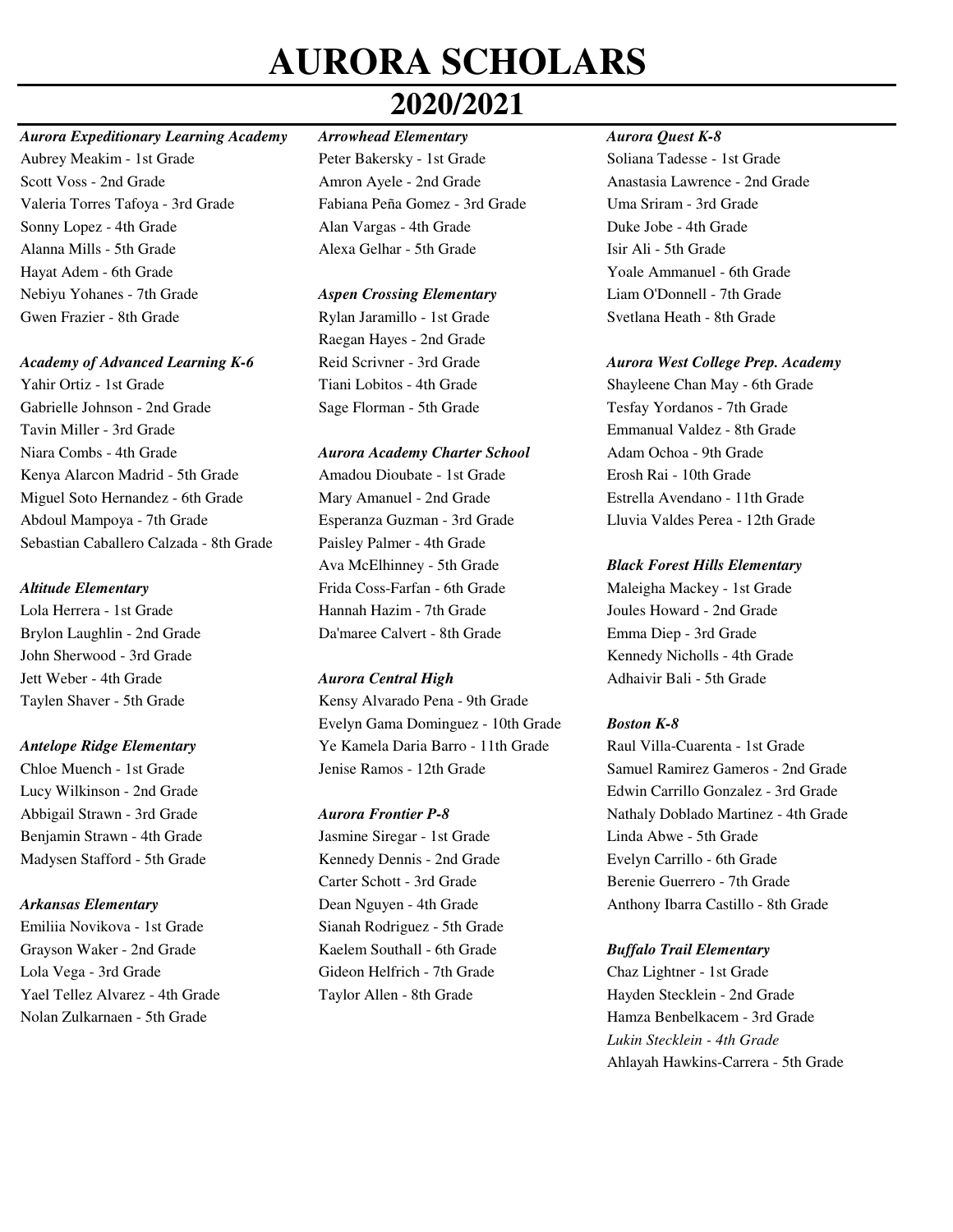### *Canyon Creek Elementary Clyde Miller Elementary K-8 Dalton Elementary*

Caroline Martinez - 1st Grade Giovanni Madera Rios - 8th Grade Sebastian Varela - 1st Grade Evelyn Nevarez - 2nd Grade Mila Cer - 2nd Grade Kalama Harcey - 3rd Grade *Columbia Middle* Mario Monreal Perez - 3rd Grade Michael Mburu - 5th Grade Tareesa Ducksworth - 6th Grade Isabella Workman - 4th Grade Shayla Miller - 6th Grade Muaath Muhammad - 7th Grade Ka'Lijah Moore - 5th Grade Lawrence Phillips-Thomas - 7th Grade Man Le - 8th Grade Elnathan Mebea - SSN Wyatt Musisi - 8th Grade Simon Smith - 9th Grade *Crawford Elementary East Middle*  Matthew Hutchins - 11th Grade Aubrielle Menard - 1st Grade Elody Jackson - 6th Grade Lynn Mburu - 12th Grade David Aung - 2nd Grade Sean Mezia Flores - 7th Grade

Maurice Bland - 2nd Grade Tristen Ruda - 1st Grade Robert W. Sejnoha III - 3rd Grade *Crescent View Academy* Helva Bali - 2nd Grade Brianna Hernandez - 4th Grade Omar Al-Adayleh - 1st Grade Mohamed Abdi - 3rd Grade

Briyana Hicks - 4th Grade Blake Sidelko - 1st Grade

# **2020-2021**

Jordynn Ray - 1st Grade Jaylah Burciaga Martinez - 1st Grade Aditya Baral - 1st Grade Richelle Sebuabey - 2nd Grade Emiliano Parra - 2nd Grade Jonah Heiser - 2nd Grade Raylene Heredia-Ruiz - 3rd Grade Grace Andersen - 3rd Grade Savannah Essig - 3rd Grade Brian Foust - 4th Grade Charlene Madera - 4th Grade Landon Austin - 4th Grade Ava Woodworth - 5th Grade Saira Rubio - 5th Grade Lillian Judd - 5th Grade Grecia Narvaez Carbajal - 6th Grade *Cedar Wood Christian Academy* Dimpna Castaneda - 7th Grade *Dartmouth Elementary* 

*Century Elementary* Yariel Lopez Bustamante - 4th Grade Braxton Banks - 1st Grade Bella Martinez - 5th Grade *Eastridge Community* 

Zayn Rana - 3rd Grade Wren Myers - 5th Grade **Cherokee Trail High**  Ilyas Alsane - 4th Grade John Clinton - 9th Grade Ibraheem Zuraigat - 5th Grade *Edna & John Mosely P-8* Natalia Leu Pierre - 11th Grade Fatimah Hirbo - 7th Grade Vivian Rose Semler - 2nd Grade Ghaida Tagalasfia - 9th Grade Lexie Yareli Parra - 4th Grade *Cimarron Elementary* Jenayin WazWaz - 10th Grade Kareem Abdelrahim - 5th Grade

Mhiret Worku - 5th Grade Brodey Carruthers - 2nd Grade *Elkhart Elementary*

Sonia Calderon Morales - 3rd Grade Marlon Manzanares Herrera - 8th Grade

Lydia Thomas - 5th Grade Sufyan Ahmed - 2nd Grade Armando Robles Carlos - 4th Grade

Fateema Gbane - 10th Grade Sebah Hassan - 6th Grade Jillian Evelyn Preedom - 1st Grade Nelson Niyongabo - 12th Grade Suleman Mohammand - 8th Grade Jonathan Oswaldo Romero-Nunez - 3rd Grade Raquel Barrera - 1st Grade Asil Enlour - 11th Grade Victoria Berryman - 6th Grade Bitaniya Bezabih - 2nd Grade **Brian Marquez Miranda - 7th Grade** Brian Marquez Miranda - 7th Grade Jason Hill - 3rd Grade *Dakota Valley Elementary* Hazel Grace Bonansinga - 8th Grade

Sarha Khaliqi - 3rd Grade Yadler Holguin Anzurez - 1st Grade Nathan Tchoumba - 4th Grade Marcela - Magana Barco - 2nd Grade Jordan Martin - 5th Grade Crystal Ramirez-Daher - 3rd Grade Jeraily Mazariego - 4th Grade Sterling Pryor - 5th Grade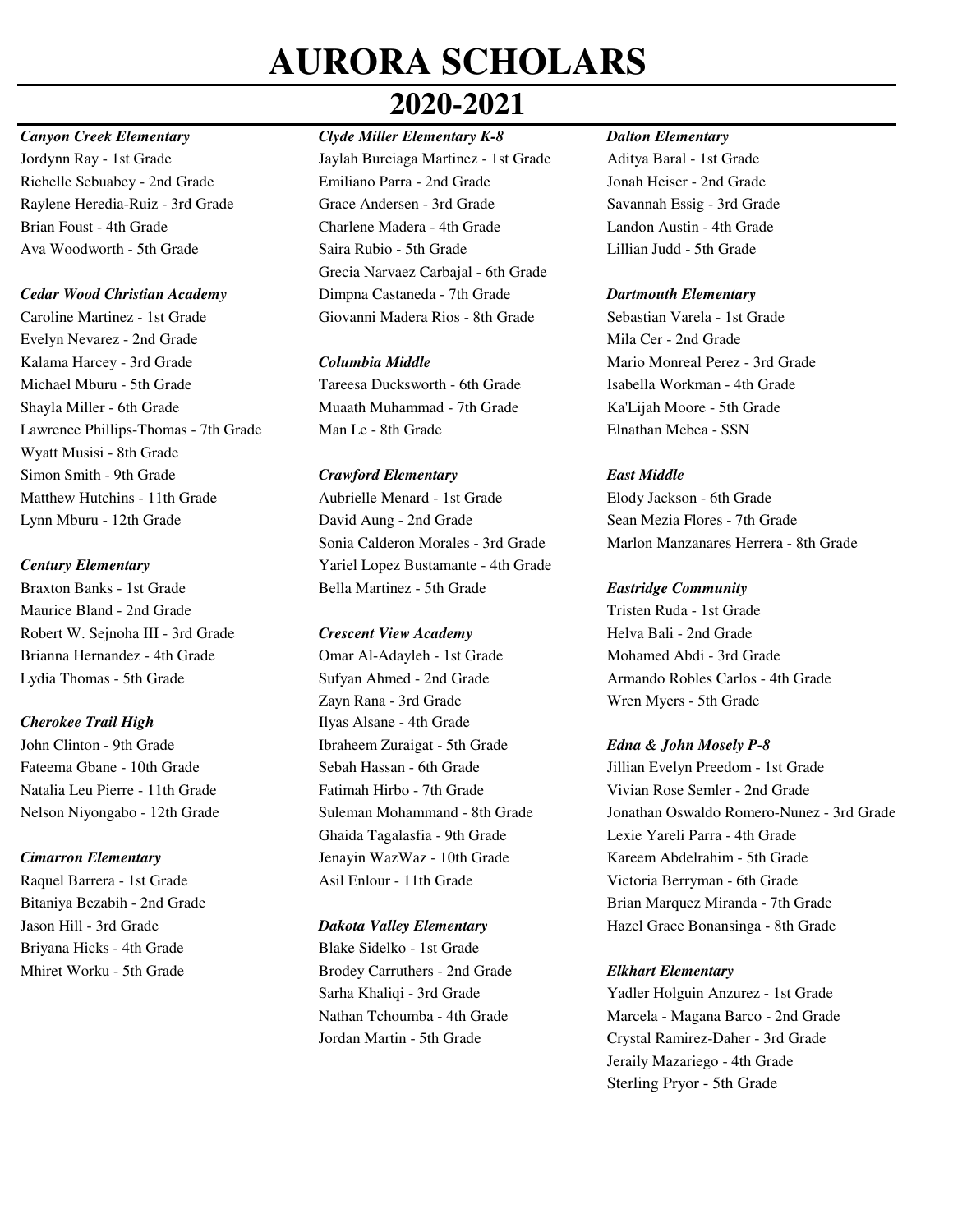## **2020/2021**

## *Falcon Creek Middle Highline Community Kenton Elementary*

Quincy Cousin - 6th Grade Mekhi Franklin - 1st Grade Rebecca Pena - 1st Grade Abigail Kirkpatrick - 7th Grade Lizeth Aguilera Hernandez - 2nd Grade Betsy Che-Cifuentes - 2nd Grade Abrianna Trevizo-Quezada - 8th Grade Jahmahn Antoine - 3rd Grade Aminadab Mehari - 3rd Grade

Eva Capdeville - 1st Grade Avery Deickman - 2nd Grade *Hinkley High Lansing Elementary* Atrevva Ricks - 3rd Grade Ammon Fifita - 9th Grade Serenity Chatman - 1st Grade Londyn McClain - 4th Grade Andraine Sinaga - 10th Grade Gabriel Godines - 2nd Grade Jazmine Simmons - 5th Grade Edelawit Tadese - 11th Grade Mia Burgos - 3rd Grade

Willow Shultz - 6th Grade *Horizon Middle*

**Fulton Academy of Excellence Deija Roberson - 8th Grade** Lily Shalani - 1st Grade *Independence Elementary* Jashika Karki - 2nd Grade Kelly Nepal - 1st Grade *Lyn Knoll Elementary*  Amner Santos-Baires - 3rd Grade Aubrey Mahnken - 2nd Grade April Martinez - 1st Grade Samir Kelil- 4th Grade Nora Athey - 3rd Grade Hannah Carrillo - 2nd Grade Angela Castaneda Santos - 5th Grade Drosiv Pham - 4th Grade Matteo Placencia - 3rd Grade

Djephly Charles - 9th Grade *Infinity Middle* Aaliyah Berry - 10th Grade Tsion Bizuneh - 6th Grade *Meadow Point Elementary* Sedrick Dean - 12th Grade Makaiya Bufford - 8th Grade Dean Crum - 2nd Grade

## *Global Village Academy K-8 Jewell Elementary* Suryn Lim - 4th Grade

Anika Pradhan - 2nd Grade Nathan Clark - 2nd Grade Malachi Pacheco - 6th Grade Alexander Gordan - 3rd Grade Alexander Gordan - 3rd Grade Lucas Benson - 7th Grade *Harmony Ridge P-8* Landon Miller - 4th Grade

Naylin Arias Ochoa - 4th Grade Mia Lee - 4th Grade *Fox Hollow Elementary* Diego Tenorio - 5th Grade Jorge Garcia Muro - 5th Grade

Maliah Watson - 7th Grade Lydia Asnake - 6th Grade *Liberty Middle School* Grace Chavez - 8th Grade Brooklyn Rush - 7th Grade Elliott Kitashima - 6th Grade Andre Becerra Lopez - 8th Grade Yusef Salih - 7th Grade

Julianne Jensen - 5th Grade Lili Martinez - 4th Grade

Tamiah Cooley - 1st Grade Jennah Spruell - 1st Grade Chloelle Holliman - 5th Grade Carmen Washington - 3rd Grade Angel Gonzalez - 3rd Grade *Mission Viejo Elementary* Sidney Hewey - 4th Grade Marcella Anih - 4th Grade Zoe Weingartner - 1st Grade Aaron Acosta - 5th Grade Danna Villasenor Gutierrerz - 5th Grade Olivia Apodaca - 2nd Grade

Paola Chacon-Arrendondo - 8th Grade Madison McCawley - 1st Grade Robert Gee - 5th Grade Dayanara Flores Flores - 2nd Grade **Grandview High Mateo Martin Rosales - 3rd Grade** *Montview Elementary Montview Elementary* Aschlynn Mojica - 9th Grade Lauren Keys - 4th Grade Christina Nuam - 1st Grade Moriah Jeffires - 10th Grade Kassidy Holloway - 5th Grade Mateo Reyes - 2nd Grade Maya Epstein - 11th Grade Damian Santillan Amaya - 6th Grade Nahomy Manjarrez - 3rd Grade Hadlie Bird Bear - 12th Grade Marisol Cohen - 7th Grade Yareli Hernandez - 4th Grade Andrew Bixler - 8th Grade Brian Rivera - 5th Grade

Paulina Jimenez - 12th Grade Harrison Williams III - 4th Grade **Fox Ridge Middle Kelis Mosley - 5th Grade** 

**Gateway High**  Nathan Esqueda - 5th Grade

Dayanira Gallegos - 11th Grade Aria Clouse - 7th Grade Dylan Hernandez-Roesler - 1st Grade Zaylee Cox - 3rd Grade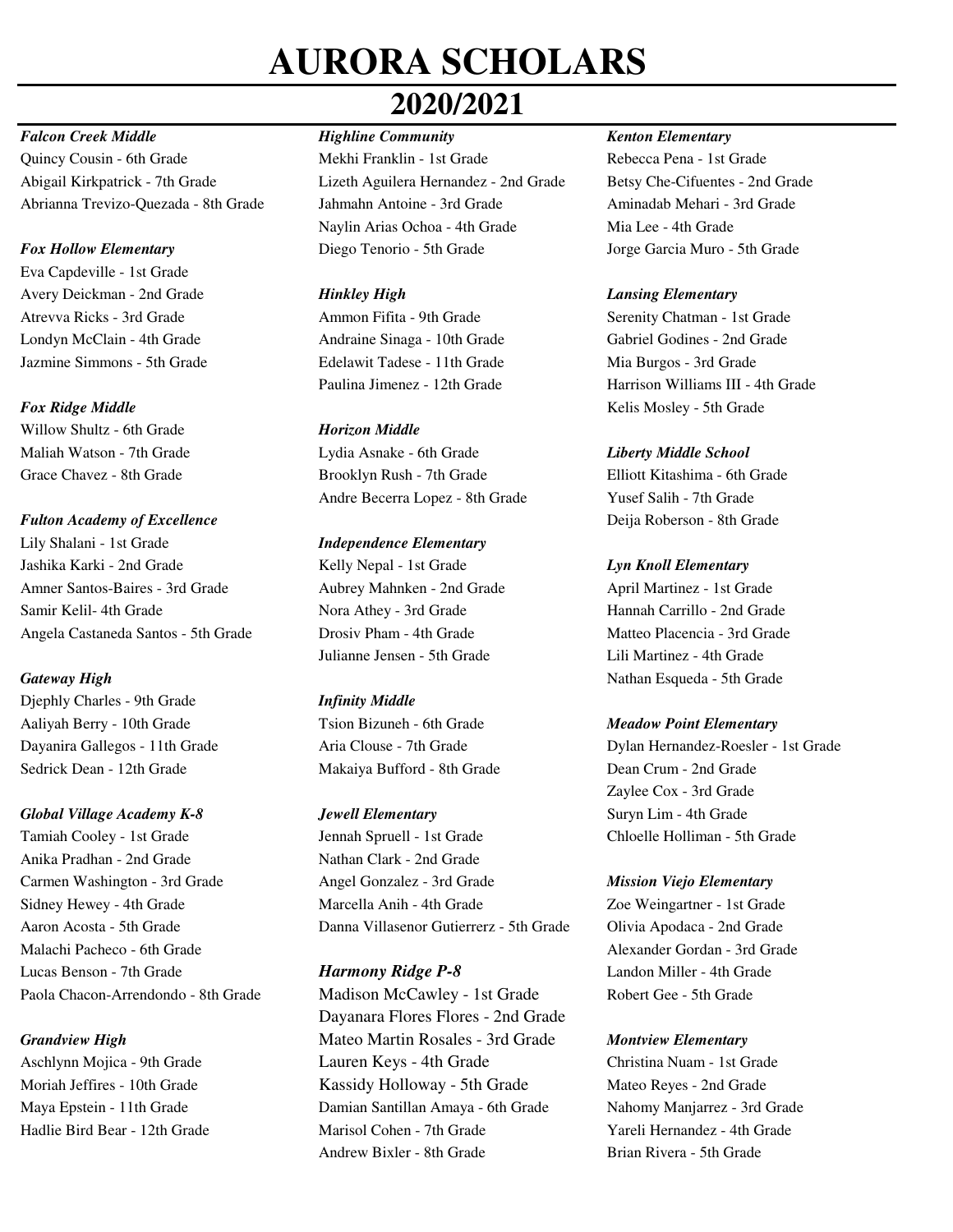## **2020/2021**

Kyle Robinson - 6th Grade Jada Bobier - 1st Grade Andrew Hall - 9th Grade Andy Vela - 8th Grade Isaiah Hentry - 3rd Grade Robert Serna - 11th Grade

Alexis Achimbi - 1st Grade *Regis Jesuit High School - Girls* Knox Qualls - 2nd Grade *Peoria Elementary* Grace Dreiling - 9th Grade Lindsey Beamer - 3rd Grade Oscar Velez Bernadino - 1st Grade Samantha Mourani - 10th Grade Char-Ley-Samone Hunter - 4th Grade Sofia Rose Marquez - 2nd Grade Ainsley Pitrusu - 11th Grade Dylan Ofori-Kuragu - 5th Grade Sugey Velazquez-Galvez - 3rd Grade Taylor Landow - 12th Grade Madeline Hanley - 6th Grade Naw Aw Thang - 4th Grade Hannah Friesen - 7th Grade Emily Ixchop - 5th Grade *Rolling Hills Elementary* Anastasia Smith - 8th Grade Emily Sloan - 1st Grade

Dimitri Tondo - 6th Grade Caitlin Clancy - 2nd Grade Lucy Grow - 4th Grade Adrian Leon - 7th Grade Brooks Jones - 3rd Grade Patton Dixon - 5th Grade Samantha Romero - 8th Grade Sally Olson - 4th Grade

**Park Lane Elementary 22 Constant August Dena Lyle - 5th Grade** *Sagebrush Elementary* **2014** Kendra Hernandez Cardenas - 1st Grade Henry O'Neil - 1st Grade Dara Htoo - 2nd Grade *Ponderosa Elementary* Betsaida Delatorre - 2nd Grade Bryana Zaldivar - 3rd Grade Daymien Quintana - 1st Grade Zowie Cowan - 3rd Grade Citlali Gomez - 4th Grade Alianna Garland -2nd Grade Isabella Peer - 4th Grade Justin Pacheco - 5th Grade Alexandra Villa - 3rd Grade Caelyn Dvorak - 5th Grade

Leslie Hixson - 2nd Grade *Prairie Middle* Cash Thacker - 3rd Grade Mia Duke - 3rd Grade Samuel Boampong - 6th Grade Camilla Viator - 4th Grade Madelyn Bujarski - 6th Grade Asha Gidden - 8th Grade Eden Dawit - 7th Grade *Sixth Avenue Elementary* Deborah Tilahun Debela - 8th Grade **Rangeview High** Roemel Fernandez - 1st Grade

*Murphy Creek P-8* Anieyaa Ratliff - 5th Grade

Bristol Newman - 5th Grade *Sable Elementary* 

Dylan Sanchez - 10th Grade Joshua Conner Jr. - 1st Grade Phinhas Mehari - 3rd Grade Landon Lappegaard - 4th Grade

Yusra Nur - 4th Grade *Peace with Christ Christian* Jayden Puth - 5th Grade *Side Creek Elementary*

Lilia Juarez - 9th Grade Makenzie Pyle - 2nd Grade Elisha Davis - 10th Grade Maxwell Pfeifer - 3rd Grade Daryn Ofori-Kuragu - 11th Grade Aloveionna Jones - 4th Grade

## *Mrachek Middle Peakview Elementary Regis Jesuit High School - Boys*

Amy Mejia Avila - 7th Grade Isaac Johnson - 2nd Grade Aidan Sobolevsky - 10th Grade Justin Laffea - 4th Grade Roberto Vazquez - 12th Grade

*Pine Ridge Elementary* Mercedes Thompson - 2nd Grade *North Middle* **Luigi Almeida - 1st Grade Brayden Bostick-Moya - 3rd Grade Brayden Bostick-Moya - 3rd Grade** 

*Overland High* Rebecca Ha Young - 1st Grade Jazlynn Rolison - 9th Grade *Polton Elementary* Emran Aden Mohammed - 2nd Grade Caiyan Bass - 11th Grade Sandra Brown - 2nd Grade Yuridia Guiselle Acosta Guzman - 4th Grade Jacqueline Zapanta - 12th Grade Amira Fleming - 3rd Grade Abril Briseida Ramirez Jimenez - 5th Grade

Eli Rose - 1st Grade Ashley Ramirez-Bugarin - 2nd Grade Simon Henok - 4th Grade Cayden Cash Coleman - 7th Grade Jeneral Greenberry-Griffin - 5th Grade

Angel Rodriguez - 12th Grade Daniel Trujillo Murillo - 5th Grade